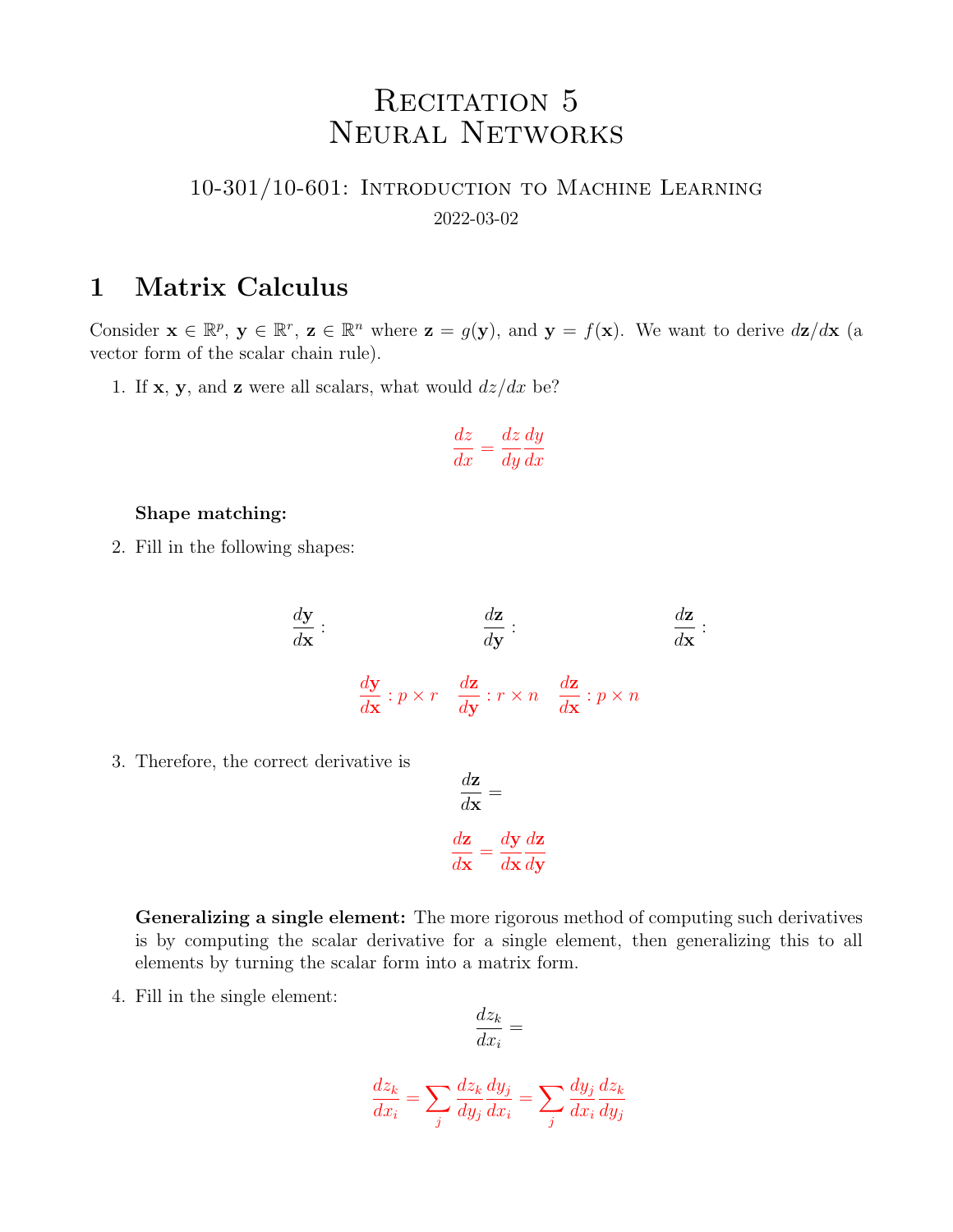## 2 Diagrams

1. For the following function  $f$ , create the computational graph using the conventions defined in lecture.

$$
f(x, y, z) = \frac{\sin(xy)}{z} + \frac{e^{xz}}{xy}
$$



2. For the following neural network, draw the corresponding computational graph. Assume that all hidden units use the sigmoid function  $(\sigma)$  as the activation function and that the loss is mean squared error. Provide the shape of all parameters defined in the computational graph. Assume the weights for the first layer and second layers are respectively the matrices  $\alpha$  and  $\beta$  and assume no weights used from  $b_k$  to  $\hat{y}$ .

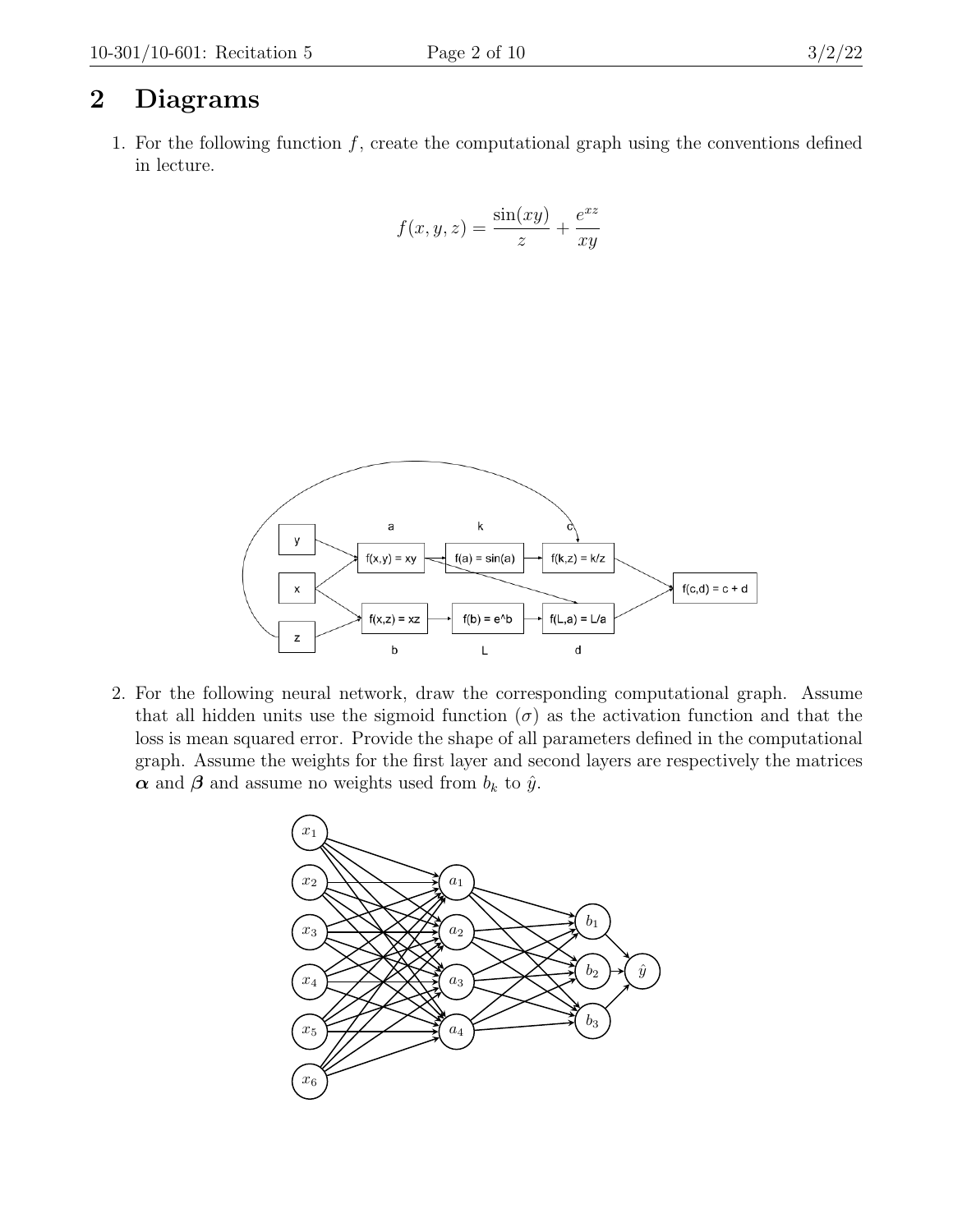

3. What other sorts of diagrams show up in the deep learning literature? More abstract module-level computational graphs.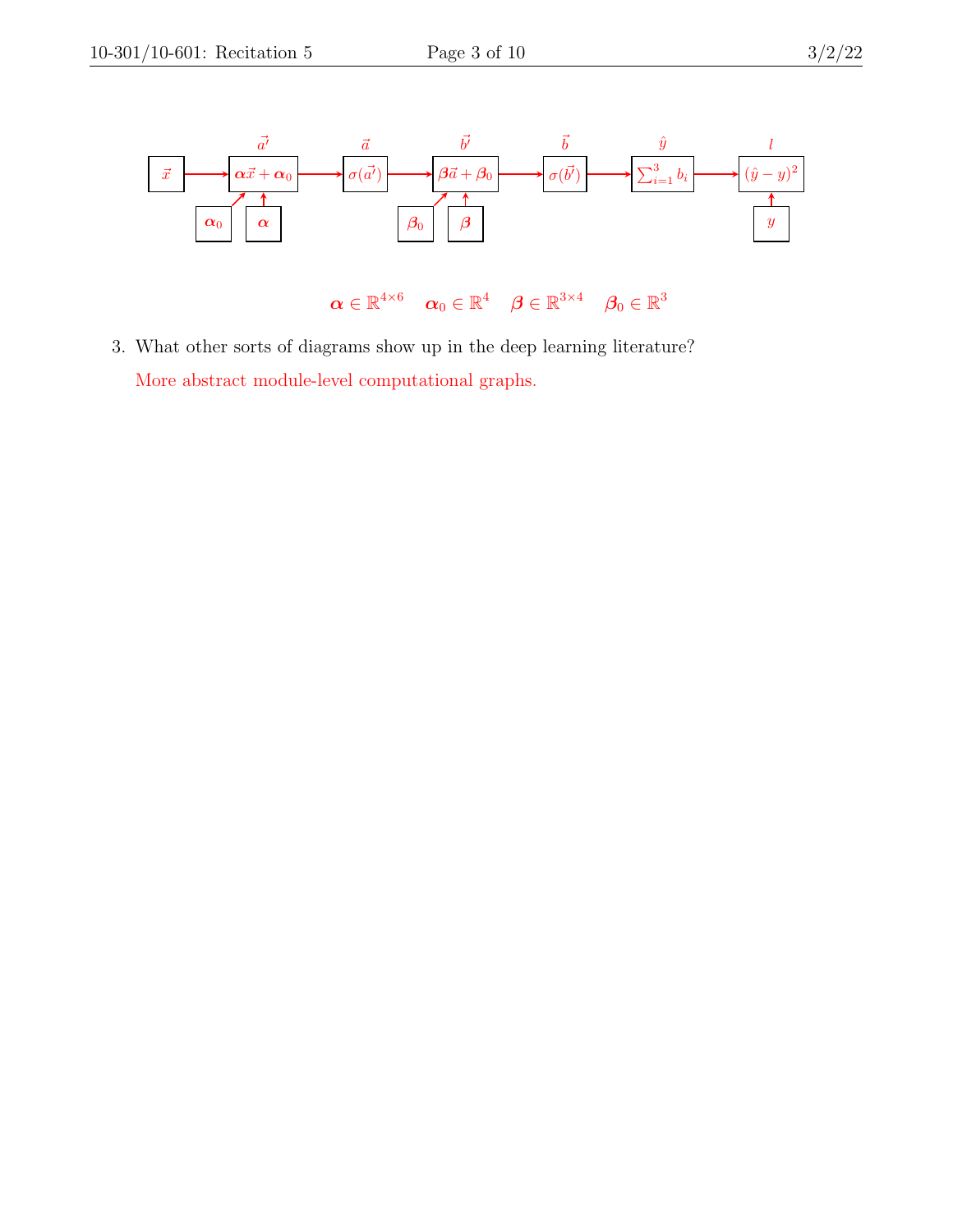### 3 Forward Propagation



Figure 1: Neural Network For Example Questions

Forward Propagation is the process of calculating the value of your loss function, given data, weights and activation functions. Given the input data  $x$ , we can transform it by the given weights,  $\alpha$ , then apply the corresponding activation function to it and finally pass the result to the next layer. Forward propagation does not involve taking derivatives and proceeds from the input layer to the output layer.

Network Overview Consider the neural network with one hidden layer shown in Figure [2.](#page-7-0) The input layer consists of 2 features  $\mathbf{x} = [x_1, x_2]^T$ , the hidden layer has 3 nodes with output  $\mathbf{z} = [z_1, z_2, z_3]^T$ , and the output layer is a scalar  $\hat{y}$ . We also add a bias to the input,  $x_0 = 1$  and the output of the hidden layer  $z_0 = 1$ , both of which are fixed to 1.

 $\alpha$  is the matrix of weights from the inputs to the hidden layer and  $\beta$  is the matrix of weights from the hidden layer to the output layer.  $\alpha_{j,i}$  represents the weight going to the node  $z_j$  in the hidden layer from the node  $x_i$  in the input layer (e.g.  $\alpha_{1,2}$  is the weight from  $x_2$  to  $z_1$ ), and  $\beta$  is defined similarly. We will use a tanh activation function for the hidden layer and no activation for the output layer.

Network Details Equivalently, we define each of the following.

The input:

$$
\mathbf{x} = [x_0, x_1, x_2]^T \tag{1}
$$

Linear combination at the first (hidden) layer:

$$
a_j = \sum_{i=0}^{2} \alpha_{j,i} \cdot x_i, \ \forall j \in \{1, ..., 3\}
$$
 (2)

Activation at the first (hidden) layer:

$$
z_j = \tanh(a_j) = \frac{e^{a_j} - e^{-a_j}}{e^{a_j} + e^{-a_j}}, \ \forall j \in \{1, ..., 3\}
$$
 (3)

$$
\mathbf{z} = [z_0, z_1, z_2, z_3]^T
$$
\n(4)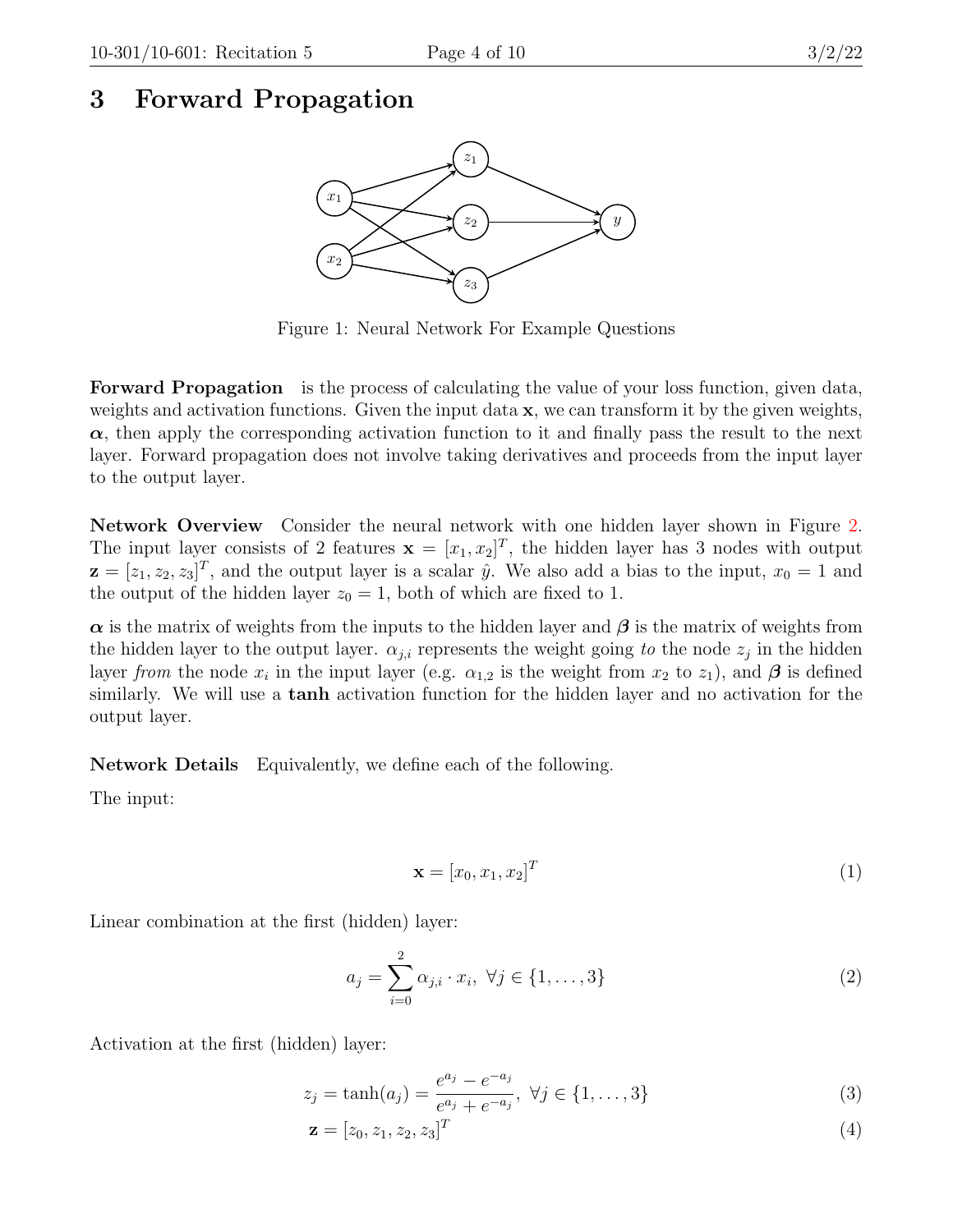Linear combination at the second (output) layer:

$$
\hat{y} = \sum_{j=0}^{3} \beta_j \cdot z_j,\tag{5}
$$

Here we fold in the bias term  $\alpha_{j,0}$  by thinking of  $x_0 = 1$ , and fold in  $\beta_0$  by thinking of  $z_0 = 1$ .

**Loss** We will use Squared error loss,  $\ell(\hat{y}, y)$ :

$$
\ell(\hat{y}, y) = \frac{1}{2}(\hat{y} - y)^2
$$
\n(6)

We initialize the network weights as:

$$
\boldsymbol{\alpha} = \begin{bmatrix} 0 & 1 & 2 \\ 2 & 1 & 0 \\ 0 & 2 & 0 \end{bmatrix}
$$

$$
\boldsymbol{\beta} = \begin{bmatrix} 0 & 1 & 2 & 2 \end{bmatrix}
$$

For the following questions, we use  $y = 3$ .

1. Why and how do we include a bias term in the input and in the hidden-layer?

Similar to how an intercept term in linear regression allows it to better fit data, the bias term helps the neural network better fit its data as well.

We simply fold in the bias term into our input vector as the 0th term and make the value equals 1.

2. Why do we need to use nonlinear activation functions in our neural net?

A neural network with only linear activation functions would be no different than a linear regression. (Try forward propagating with only linear functions on the given example)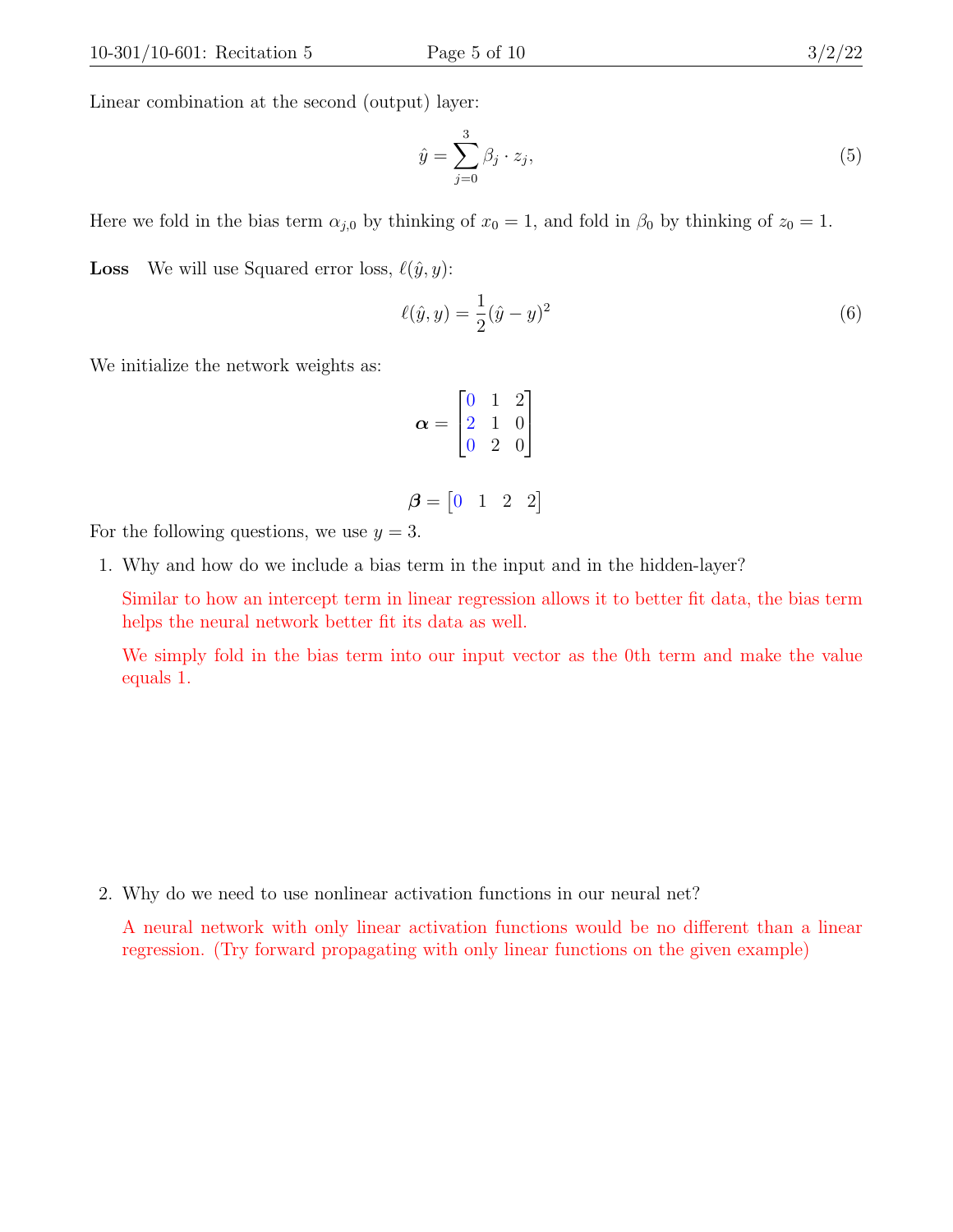#### 3. Scalar Form:

• Given  $x_1 = 1, x_2 = 2$ , What are the values of a?

$$
a_1 = \sum_{i=0}^{2} \alpha_{1,i} x_i =
$$
  
\n
$$
a_2 = \sum_{i=0}^{2} \alpha_{2,i} x_i =
$$
  
\n
$$
a_3 = \sum_{i=0}^{2} \alpha_{3,i} x_i =
$$

$$
a_1 = \sum_{i=0}^{2} \alpha_{1,i} x_i = 5
$$
\n
$$
a_2 = \sum_{i=0}^{2} \alpha_{2,i} x_i = 3
$$
\n
$$
a_3 = \sum_{i=0}^{2} \alpha_{3,i} x_i = 2
$$

• Given  $z_1 = 0, z_2 = 1, z_3 = 0$  calculate  $\hat{y}, l$ 

$$
\hat{y} = \sum_{i=0}^{3} \beta_i \cdot z_i = 2
$$

$$
l = \frac{1}{2}(2-3)^2 = \frac{1}{2}
$$

4. Vector Form: Find the vector form of forward computation, given x is a column vector.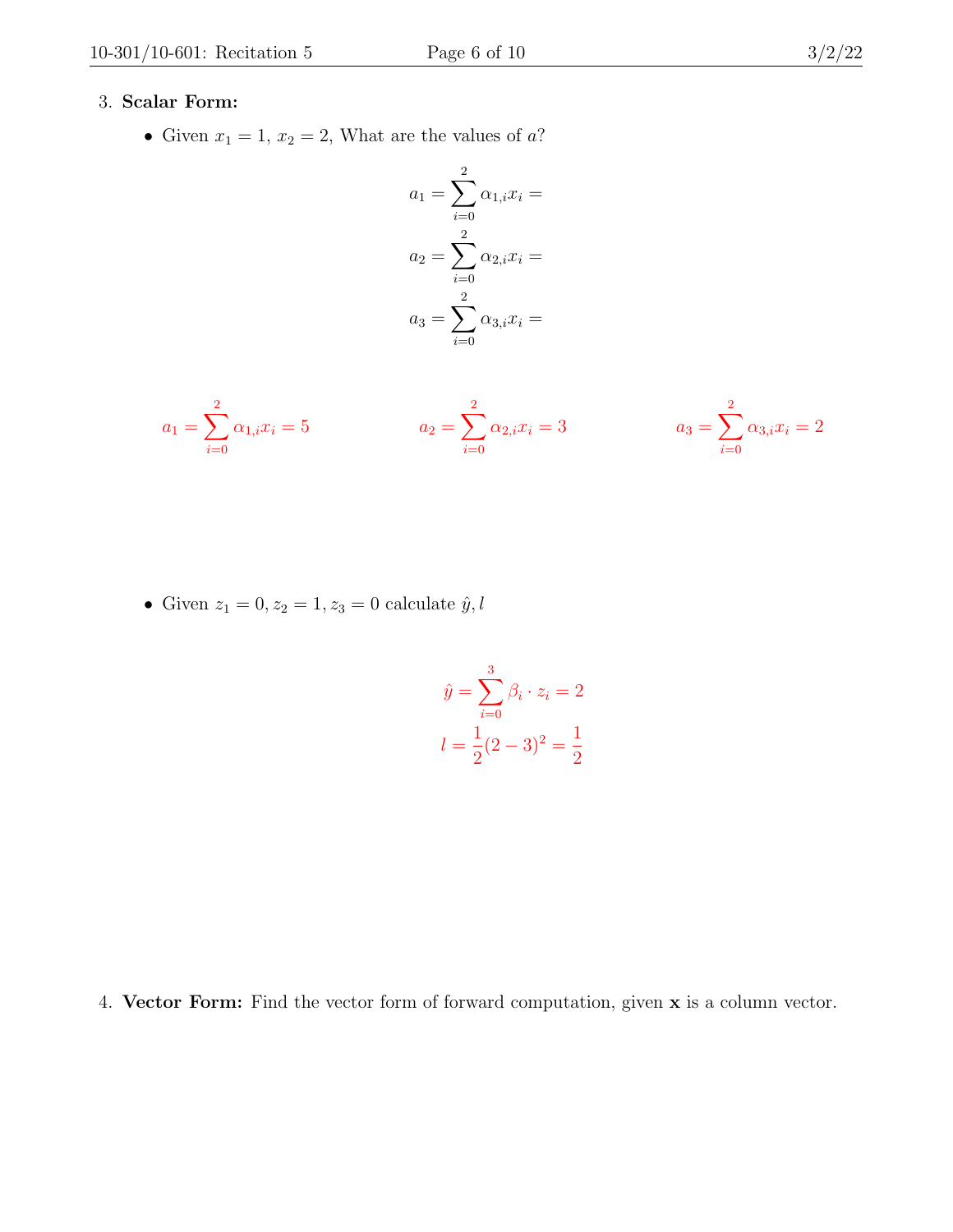$$
\mathbf{a} = \alpha \hat{\mathbf{x}} \n= \begin{bmatrix} \alpha_{1,0} & \alpha_{1,1} & \alpha_{1,2} \\ \alpha_{2,0} & \alpha_{2,1} & \alpha_{2,2} \\ \alpha_{3,0} & \alpha_{3,1} & \alpha_{3,2} \end{bmatrix} \begin{bmatrix} x_0 \\ x_1 \\ x_2 \end{bmatrix} \n= \begin{bmatrix} \alpha_{1,0}x_0 + \alpha_{1,1}x_1 + \alpha_{1,2}x_2 \\ \alpha_{2,0}x_0 + \alpha_{2,1}x_1 + \alpha_{2,2}x_2 \\ \alpha_{3,0}x_0 + \alpha_{3,1}x_1 + \alpha_{3,2}x_2 \end{bmatrix} \n= \begin{bmatrix} a_1 \\ a_2 \\ a_3 \end{bmatrix} \n\mathbf{z} = \tanh(\mathbf{a}) \n\hat{y} = \beta \hat{\mathbf{z}} \n= [\beta_0 \ \beta_1 \ \beta_2 \ \beta_3] \begin{bmatrix} z_0 \\ z_1 \\ z_2 \\ z_3 \end{bmatrix} \n= \beta_0 z_0 + \beta_1 z_1 + \beta_2 z_2 + \beta_3 z_3
$$
\n(7)

5. Computation Graph: Draw a computation graph of how to compute loss from z.

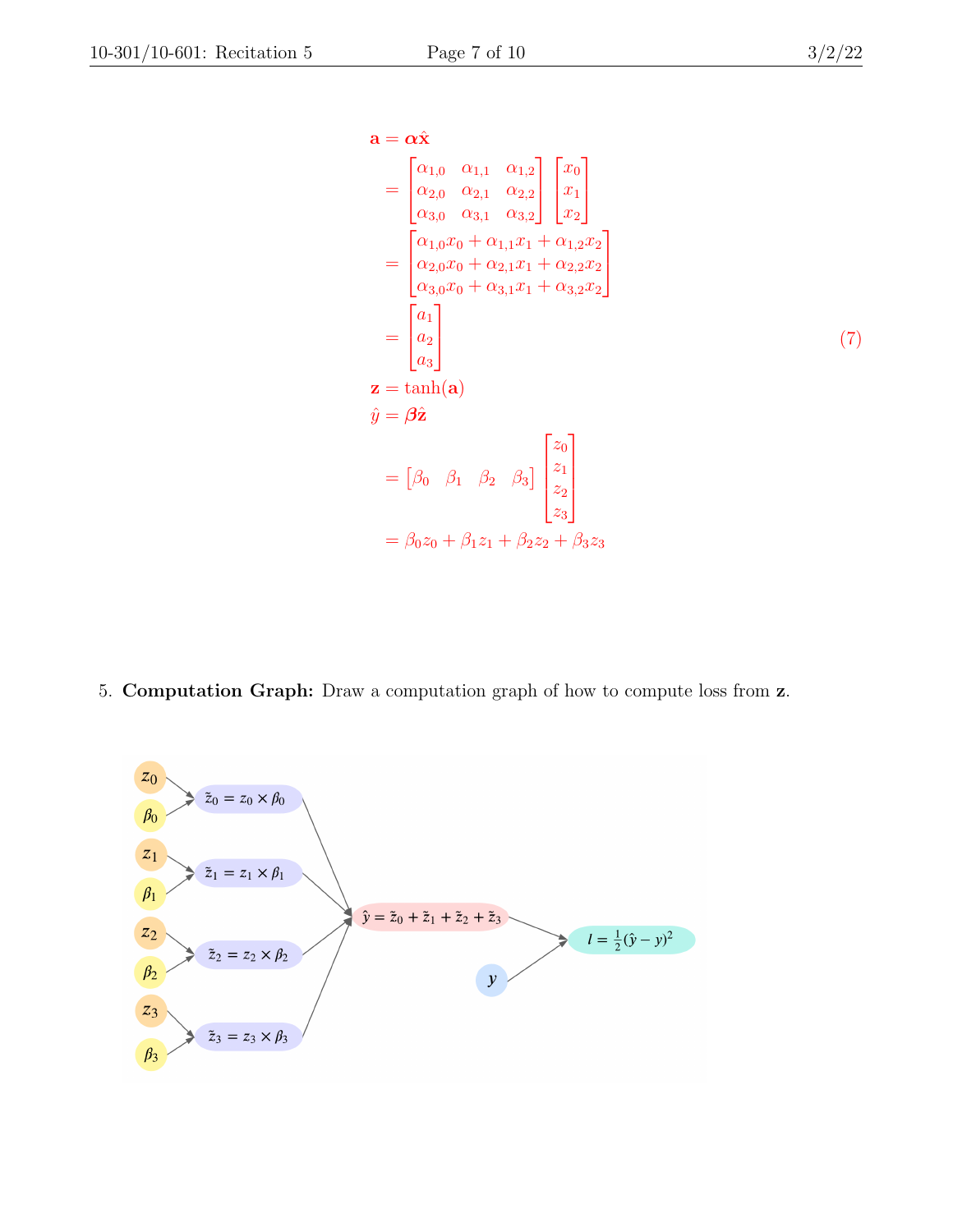### <span id="page-7-0"></span>4 Backward Propagation

![](_page_7_Figure_4.jpeg)

Figure 2: Neural Network For Example Questions (same as Figure 1)

Given a Neural Network and a corresponding loss function  $J(\theta)$ , backpropagation gives us the gradient of the loss function with respect to the weights of the neural network. The method is called backward propagation because we calculate the gradients of the final layer of weights first, then proceed backward to the first layer. In a simple neural network with one hidden layer, the partial derivatives that we need for learning are  $\frac{\partial \ell}{\partial \alpha_{ij}}$  and  $\frac{\partial \ell}{\partial \beta_{kj}}$ , and we need to apply chain rule recursively to obtain these. Note that in implementation, it is easier to use matrix/vector forms to conduct computations.

- 1. Many gradients are calculated in back propagation. Which of these gradients are used to update the weights? Do not include intermediate value(s) used to calculate these gradient(s). The gradients with respect to  $\alpha$  and  $\beta$  are used in updating. The rest are intermediate values used to calculate these two gradients
- 2. **Scalar Form:** Given  $x_1 = 1$ ,  $x_2 = 2$ , what are the values of  $\frac{\partial \ell}{\partial \beta_1}$ ,  $\frac{\partial \ell}{\partial \alpha_1}$  $\frac{\partial \ell}{\partial \alpha_{1,1}}$ ?

**Hint:**  $\frac{\partial \tanh(x)}{\partial x} = 1 - \tanh(x)^2$ 

| $tanh(x)$ 0.76159 0.96403 0.99505 0.99933 0.99991 0.99999 0.99999 0.99999 0.99999 |  |  |  |  |
|-----------------------------------------------------------------------------------|--|--|--|--|

∂ℓ  $\partial \beta_1$ =  $\partial \ell$  $\partial \hat{y}$  $\partial \hat{y}$  $\partial \beta_1$ 

As a reminder, we were given that  $\ell = \frac{1}{2}$  $\frac{1}{2}(\hat{y}-y)^2$  and  $\hat{y} = \sum_{j=0}^3 \beta_j z_j$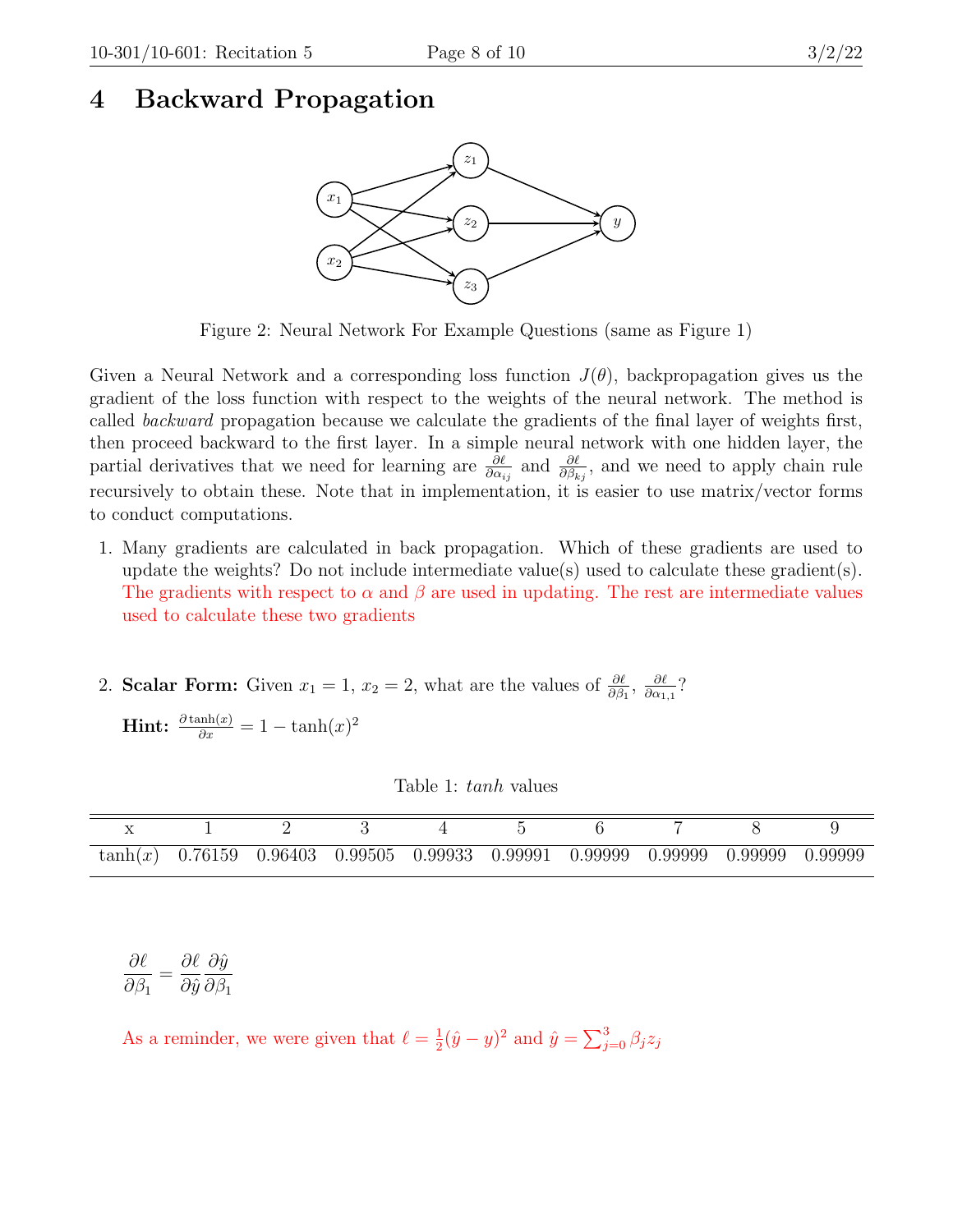So we can calculate:

$$
\frac{\partial \ell}{\partial \beta_1} = \frac{\partial \ell}{\partial \hat{y}} \frac{\partial \hat{y}}{\partial \beta_1}
$$
  
=  $\frac{\partial}{\partial \hat{y}} \left[ \frac{1}{2} (\hat{y} - y)^2 \right] \frac{\partial}{\partial \beta_1} \left[ \sum_{j=0}^3 \beta_j z_j \right]$   
=  $(\hat{y} - y) z_1 = (4.91807 - 3) * 0.99991 = 1.9179$ 

$$
\frac{\partial \ell}{\partial \alpha_{1,1}} = \frac{\partial \ell}{\partial \hat{y}} \frac{\partial \hat{y}}{\partial z_1} \frac{\partial z_1}{\partial a_1} \frac{\partial a_1}{\partial \alpha_{1,1}}
$$

$$
\frac{\partial \ell}{\partial \alpha_{1,1}} = \frac{\partial \ell}{\partial \hat{y}} \frac{\partial \hat{y}}{\partial z_1} \frac{\partial z_1}{\partial a_1} \frac{\partial a_1}{\partial \alpha_{1,1}} \n= (\hat{y} - y)\beta_1 (1 - \tanh(a_1)^2) x_1 \n= (4.91807 - 3) * 1 * (1 - \tanh(5)^2) * 1 \n= 0.000348
$$

3. Vector Form: What are the values of  $\frac{\partial \ell}{\partial \beta}$ ,  $\frac{\partial \ell}{\partial \alpha}$  $\frac{\partial \ell}{\partial \bm{\alpha}}$ ?

$$
\frac{\partial \ell}{\partial \beta} = \frac{\partial \ell}{\partial \hat{y}} \frac{\partial \hat{y}}{\partial \beta} = (\hat{y} - y)\mathbf{z}^T = [-0.10791 \quad -0.10402 \quad -0.10402 \quad 0]
$$

Denote  $\hat{\boldsymbol{\beta}}$  as  $\boldsymbol{\beta}$  without the first entry.

$$
\frac{\partial \hat{y}}{\partial z_i} = \beta_i \quad \forall i \in \{1, 2, 3\}
$$
  

$$
\frac{\partial \hat{y}}{\partial z} = \hat{\beta}
$$
  

$$
\frac{\partial z_i}{\partial a_j} = \begin{cases} 1 - \tanh^2(a_i) & \text{when } i = j \\ 0 & \text{when } i \neq j \end{cases} \quad \forall i, j \in \{1, 2, 3\}
$$